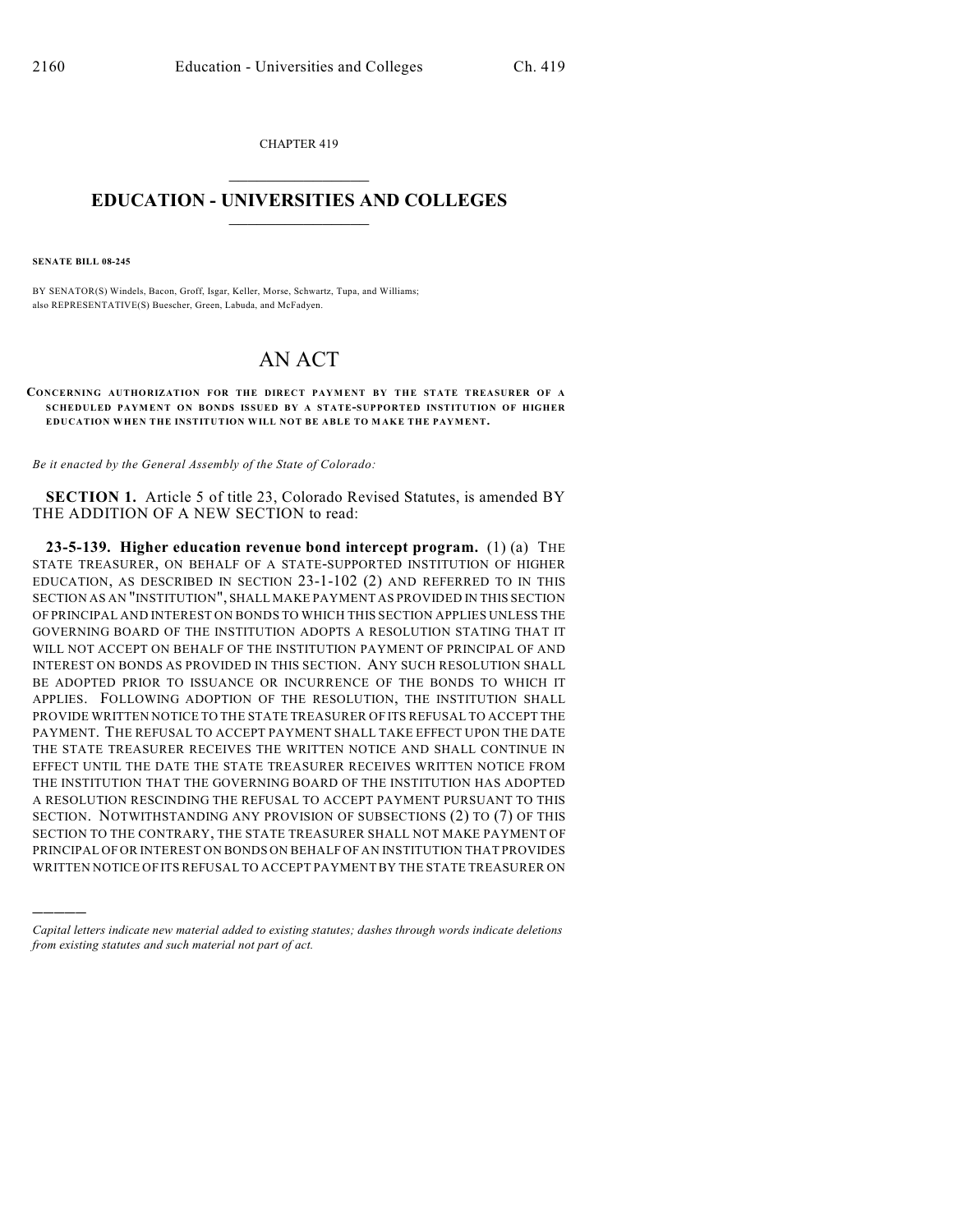ITS BEHALF AS PROVIDED IN THIS PARAGRAPH (a) UNTIL THE STATE TREASURER RECEIVES WRITTEN NOTICE OF THE RESCISSION OF REFUSAL TO ACCEPT PAYMENT.

(b) THIS SECTION APPLIES TO REVENUE BONDS ISSUED BY AN INSTITUTION PURSUANT TO THIS ARTICLE ON OR AFTER THE EFFECTIVE DATE OF THIS PARAGRAPH (b) AND TO REFUNDING BONDS ISSUED BY AN INSTITUTION PURSUANT TO ARTICLE 54, 56, OR 57 OF TITLE 11, C.R.S., ON OR AFTER THE EFFECTIVE DATE OF THIS PARAGRAPH (b) IF, ON THE DATE THE BONDS ARE ISSUED:

(I) THE MAXIMUM TOTAL ANNUAL DEBT SERVICE PAYMENTS OF THE REVENUE BOND ISSUE AND ANY OTHER BONDS TO WHICH THIS SECTION APPLIES ISSUED BY THE SAME INSTITUTION ARE ONE HUNDRED PERCENT OR LESS OF THE INSTITUTION'S PRIOR YEAR FEE-FOR-SERVICE CONTRACT REVENUE; AND

(II) THE PLEDGED REVENUES FOR THE ISSUE INCLUDE NOT LESS THAN:

(A) THE NET REVENUES OF AUXILIARIES;

(B) TEN PERCENT OF TUITION IF THE INSTITUTION IS AN ENTERPRISE, AS DEFINED IN SECTION 24-77-102 (3), C.R.S.;

(C) INDIRECT COST RECOVERY REVENUES, IF ANY;

(D) FACILITY CONSTRUCTION FEES DESIGNATED FOR BOND REPAYMENT, IF ANY; AND

(E) STUDENT FEES AND ANCILLARY REVENUES CURRENTLY PLEDGED TO EXISTING BONDHOLDERS.

(2) WHENEVER THE PAYING AGENT HAS NOT RECEIVED PAYMENT OF PRINCIPAL OF OR INTEREST ON BONDS OR OTHER OBLIGATIONS TO WHICH THIS SECTION APPLIES ON THE BUSINESS DAY IMMEDIATELY PRIOR TO THE DATE ON WHICH SUCH PAYMENT IS DUE, THE PAYING AGENT SHALL SO NOTIFY THE STATE TREASURER AND THE INSTITUTION BY TELEPHONE, FACSIMILE, OR OTHER SIMILAR COMMUNICATION, FOLLOWED BY WRITTEN VERIFICATION, OF SUCH PAYMENT STATUS. THE STATE TREASURER SHALL IMMEDIATELY CONTACT THE INSTITUTION AND DETERMINE WHETHER THE INSTITUTION WILL MAKE THE PAYMENT BY THE DATE ON WHICH IT IS DUE.

(3) IF AN INSTITUTION INDICATES THAT IT WILL NOT MAKE A PAYMENT BY THE DATE ON WHICH IT IS DUE, OR IF THE STATE TREASURER IS UNABLE TO CONTACT THE INSTITUTION, THE STATE TREASURER SHALL FORWARD THE AMOUNT IN IMMEDIATELY AVAILABLE FUNDS NECESSARY TO MAKE THE PAYMENT OF THE PRINCIPAL OF OR INTEREST ON THE BONDS OR OTHER OBLIGATIONS OF THE INSTITUTION TO THE PAYING AGENT. THE STATE TREASURER SHALL RECOVER THE AMOUNT FORWARDED BY WITHHOLDING AMOUNTS FROM THE INSTITUTION'S PAYMENTS OF THE STATE'S FEE-FOR-SERVICE CONTRACT WITH THE INSTITUTION, FROM ANY OTHER STATE SUPPORT FOR THE INSTITUTION, AND FROM ANY UNPLEDGED TUITION MONEYS COLLECTED BY THE INSTITUTION. THE TOTAL AMOUNT WITHHELD IN A MONTH FROM THE STATE'S FEE-FOR-SERVICE CONTRACT WITH THE INSTITUTION FOR EACH OCCASION ON WHICH THE STATE TREASURER FORWARDS AN AMOUNT PURSUANT TO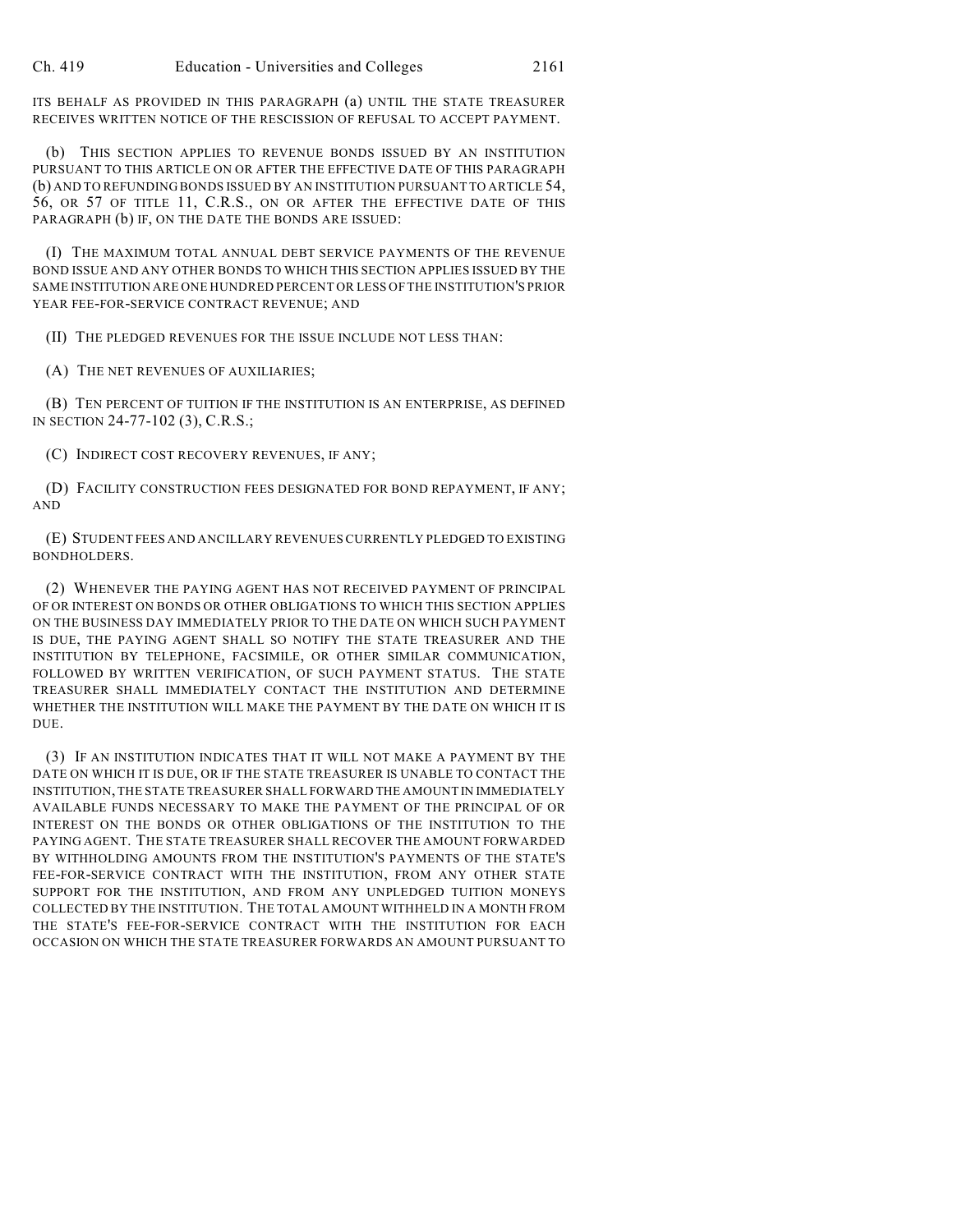THIS SECTION SHALL NOT EXCEED ONE-TWELFTH OF THE AMOUNT FORWARDED. THE STATE TREASURER SHALL NOT WITHHOLD FOR MORE THAN TWELVE CONSECUTIVE MONTHS FOR EACH OCCASION ON WHICH THE TREASURER FORWARDS AMOUNTS PURSUANT TO THIS SECTION. NOTWITHSTANDING ANY OTHER PROVISION OF THIS SUBSECTION (3), AN INSTITUTION MAY ELECT TO MAKE EARLY REPAYMENT OF ALL OR ANY PORTION OF AN AMOUNT FORWARDED BY THE STATE TREASURER ON BEHALF OF THE INSTITUTION PURSUANT TO THIS SECTION.

(4) THE AMOUNTS FORWARDED TO THE PAYING AGENT BY THE STATE TREASURER PURSUANT TO SUBSECTION (3) OF THIS SECTION SHALL BE APPLIED BY THE PAYING AGENT SOLELY TO THE PAYMENT OF THE PRINCIPAL OF OR INTEREST ON SUCH BONDS OR OTHER OBLIGATIONS OF THE INSTITUTION. THE STATE TREASURER SHALL NOTIFY THE DEPARTMENT OF HIGHER EDUCATION AND THE GENERAL ASSEMBLY OF AMOUNTS WITHHELD AND PAYMENTS MADE PURSUANT TO THIS SECTION. INSTITUTIONS THAT HAVE A DEBT SERVICE PAYMENT FORWARDED TO THE PAYING AGENT BY THE STATE TREASURER SHALL NOT REQUEST A SUPPLEMENTAL GENERAL FUND APPROPRIATION OR BUDGET AMENDMENT FOR THE AMOUNT FORWARDED IN ORDER TO REPLACE WITHHELD FEE-FOR-SERVICE REVENUE.

(5) ANY INSTITUTION WITH A BOND ISSUE FOR WHICH THIS SECTION APPLIES SHALL FILE WITH THE STATE TREASURER A COPY OF THE RESOLUTION THAT AUTHORIZES THE ISSUANCE OF BONDS; A COPY OF THE OFFICIAL STATEMENT OR OTHER OFFERING DOCUMENT FOR THE BONDS; THE AGREEMENT, IF ANY, WITH THE PAYING AGENT FOR THE BONDS; AND THE NAME, ADDRESS, AND TELEPHONE NUMBER OF THE PAYING AGENT. THE FAILURE OF ANY INSTITUTION TO FILE SUCH INFORMATION SHALL NOT AFFECT THE OBLIGATION OF THE STATE TREASURER TO WITHHOLD THE STATE'S FEE-FOR-SERVICE CONTRACT PAYMENTS TO THE INSTITUTION.

(6) AS PROVIDED IN SECTION 11 OF ARTICLE II OF THE STATE CONSTITUTION, THE STATE HEREBY COVENANTS WITH THE PURCHASERS AND OWNERS OF BONDS ISSUED BY INSTITUTIONS THAT IT WILL NOT REPEAL, REVOKE, OR RESCIND THE PROVISIONS OF THIS SECTION OR MODIFY OR AMEND THIS SECTION SO AS TO LIMIT OR IMPAIR THE RIGHTS AND REMEDIES GRANTED BY THIS SECTION; EXCEPT THAT NOTHING IN THIS SUBSECTION (6) SHALL BE DEEMED OR CONSTRUED TO REQUIRE THE STATE TO CONTINUE THE PAYMENT OF STATE ASSISTANCE TO ANY INSTITUTION OR TO LIMIT OR PROHIBIT THE STATE FROM REPEALING, AMENDING, OR MODIFYING ANY LAW RELATING TO THE AMOUNT OF STATE ASSISTANCE TO INSTITUTIONS OR THE MANNER OF PAYMENT OR THE TIMING THEREOF. NOTHING IN THIS SECTION SHALL BE DEEMED OR CONSTRUED TO CREATE A DEBT OF THE STATE WITH RESPECT TO SUCH BONDS WITHIN THE MEANING OF ANY STATE CONSTITUTIONAL PROVISION OR TO CREATE ANY OTHER LIABILITY EXCEPT TO THE EXTENT PROVIDED IN THIS SECTION.

(7) WHENEVER THE STATE TREASURER IS REQUIRED BY THIS SECTION TO MAKE A PAYMENT OF PRINCIPAL OF OR INTEREST ON BONDS OR OTHER OBLIGATIONS ON BEHALF OF AN INSTITUTION, THE DEPARTMENT OF HIGHER EDUCATION SHALL INITIATE AN AUDIT OF THE INSTITUTION TO DETERMINE THE REASON FOR THE NONPAYMENT AND TO ASSIST THE INSTITUTION, IF NECESSARY, IN DEVELOPING AND IMPLEMENTING MEASURES TO ENSURE THAT FUTURE PAYMENTS WILL BE MADE WHEN THEY ARE DUE.